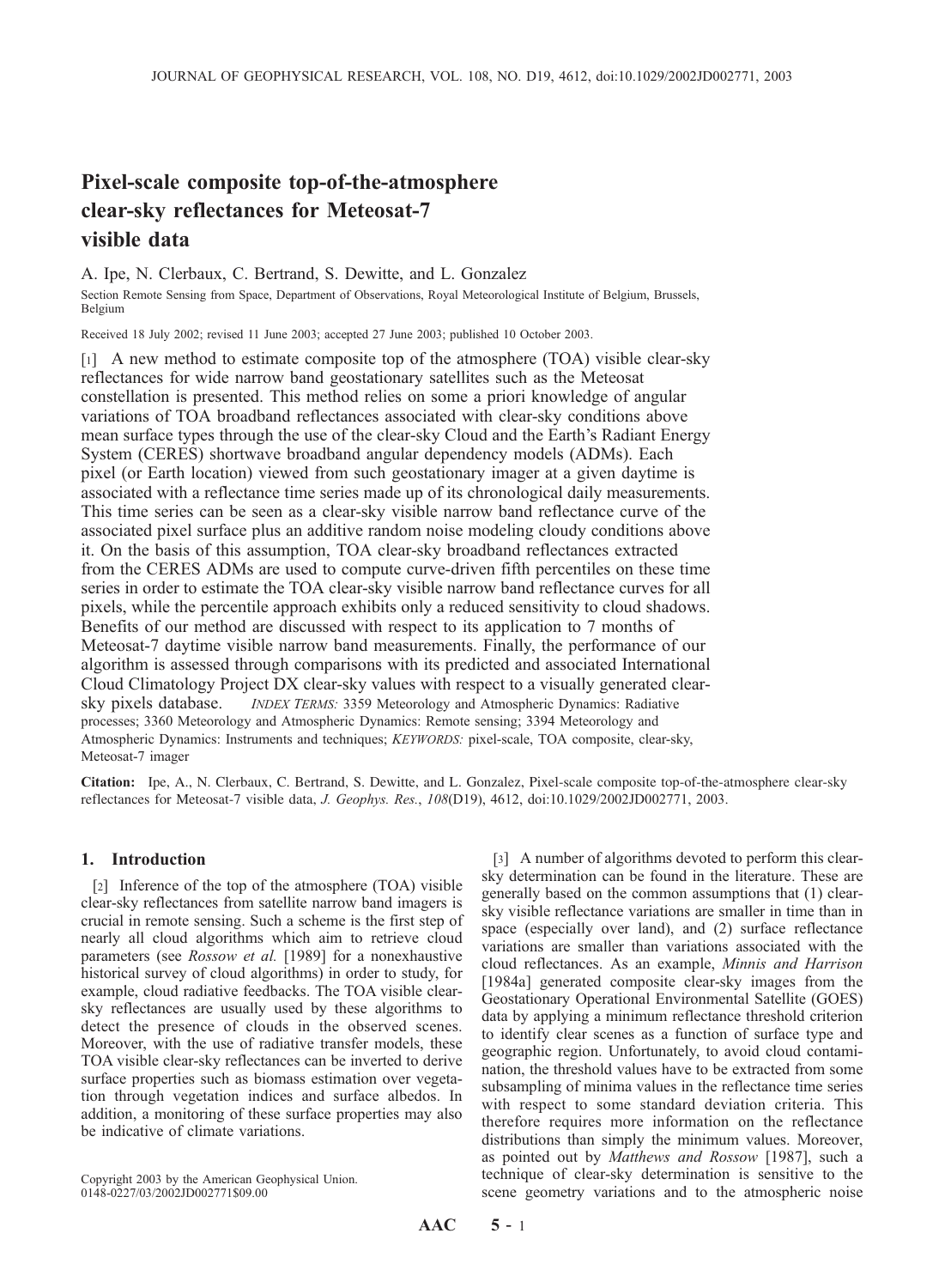such as cloud shadows. Regarding the International Satellite Cloud Climatology Project (ISCCP), Rossow and Garder [1993] developed an algorithm based on a spatial and temporal homogeneity test (as well as several geotypes) to be applied at the regional grid cells. In addition, scene geometry variations are corrected to the first order according to the solar zenith angle. ISCCP also relies on the Minnis and Harrison [1984a] empirical bidirectional reflectance model for clear-sky ocean and assumes isotropic clear-sky reflectance over land although it has been established that the anisotropy of the land scenes is significant [Minnis and Harrison, 1984b].

[4] Being involved in the Geostationary Earth Radiation Budget (GERB) radiometer ground segment (which aims to deliver near real-time estimates of the TOA radiative broadband fluxes at the high spatial resolution of 10 km at nadir with the help of the Spinning Enhanced Visible and InfraRed Imager (SEVIRI) for the limited geographical area covered by Meteosat Second Generation (MSG) satellite), one of Royal Meteorological Institute of Belgium (RMIB) preoperational activities was to test the RMIB GERB Processing (RGP) on Meteosat-7 (MS-7) data and to derive GERB-like products without any associated broadband radiometer information. Such data after adequate validation with real GERB products will certainly prove to be valuable to the future GERB users by extending back in time the availability of GERB data prior to the routine exploitation of MSG. In order to process MS-7 data by the RGP as suggested, we need to generate clear-sky images for the MS-7 visible narrow band channel at every 30 min sampling daytime. Algorithms as previously developed to deal with the Scanning Radiation Budget (ScaRaB) data [Stubenrauch et al., 2002] and/or the ISCCP data are not suited for GERB data processing since we need to retain the high spatial resolution of MS-7 visible images (2.5 km at nadir). Moreover, the composite clear-sky images as produced by using such algorithms are time-averaged over a couple of hours which is incompatible with the high temporal resolution of MS-7 (30 min) and the geostationary platforms (large variations in the Sun-Earth-satellite viewing geometry).

[5] Our paper aims therefore to present an innovative method which accounts for high Sun-Earth-satellite (or scene) viewing geometry variations (see Figure 1b) and a high spatial resolution of the imager when estimating composite TOA clear-sky visible reflectances from narrow band geostationary satellite measurements. The benefits and simplicity of this new approach are discussed with respect to its application to 7 months of Meteosat-7 daytime visible measurements. In order to assess the performance of this new method compared to region-based algorithms found in the literature, comparisons are performed between those two approaches and a database of MS-7 clear-sky pixels. In the following, visible has to be understood as visible narrow band, and shortwave refers to the spectral interval of  $0.3 - 4.0 \mu m$ .

#### 2. Clear-Sky Detection Algorithm

[6] As noted by Rossow et al. [1989], grassland and desert surface reflectances can exhibit large spatial variations. Thus, considering each pixel (i.e., fixed location on Earth surface) independently, we only have to deal with a



Figure 1. (a) Meteosat-7 visible reflectance time series,  $\rho_m$ , and associated clear-sky shortwave ERBE and CERES reflectances,  $\varrho$ , according to (b) scene-viewing geometry variations ( $\theta_0$  = solar zenith angle,  $\theta$  = viewing zenith angle, and  $\varphi$  = relative azimuth angle) from the 1200 UTC daily measurements over a bright desert pixel  $(27.18^{\circ}N,$  $30.12^{\circ}$ E).

visible reflectance distribution affected by the surface temporal variations, the illumination and the cloudiness. Surface variations are mainly known to occur over vegetated surfaces and are a function of the vegetation age and fractional coverage. According to Matthews and Rossow [1987] the seasonal surface reflectance variations over Africa (which is located in the center of the field-of-view (FOV) of MSG) are small because of the presence of large areas of desert and evergreen forests. Therefore, assuming that vegetated surfaces are stable over a restricted time period, the signal measured by the instrument during this period can be considered as only a function of the sceneviewing geometry and cloudiness. For a given daytime hour (i.e., time slot) and a given pixel viewed from a geostationary imager we can associate the visible reflectance time series made up of its chronological daily visible measurements. This time series can then be split into two components: (1) a base curve representative of the clear-sky conditions, and (2) a noise component representing the clouds contributions above the ground surface associated to the pixel. Note that for areas with broken clouds, an additional effect has to be taken into account: The cloud shadows on neighboring pixels decrease the reflectance below the expected clear-sky value. Such an effect is well highlighted in Figure 1 where the sudden and abrupt decrease of the reflectance value measured on day 343 in regard to the other displayed MS-7 reflectances can easily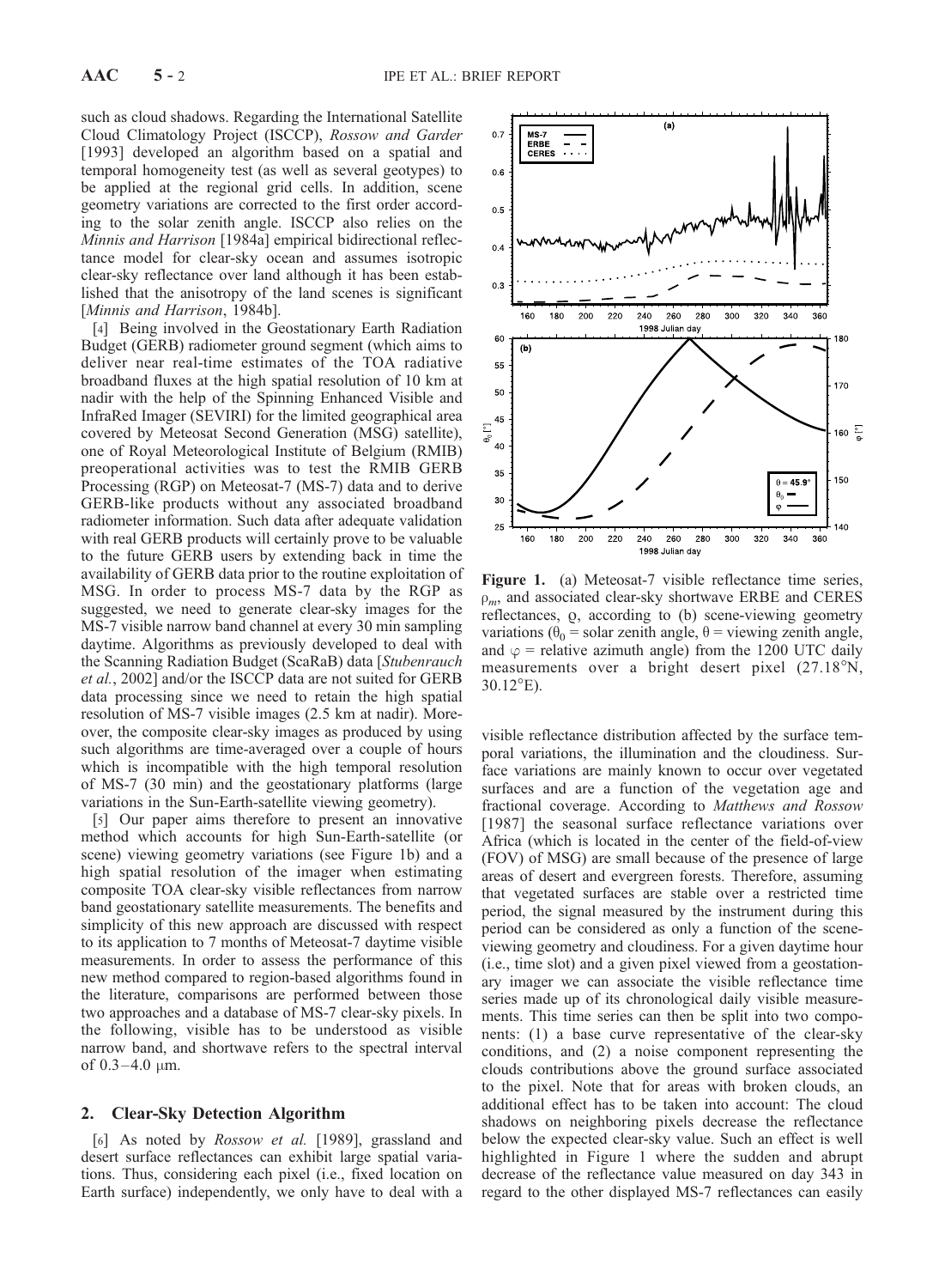

Figure 2. CERES ADMs surface geotypes as seen by Meteosat-7 imagers (1 is ocean, 2 is moderate-to-high vegetation cover, 3 is low-to-moderate vegetation cover, 4 is dark desert, 5 is bright desert, and 6 is snow or ice) [*Loeb et* al., 2003]. ERBE ADMs surface classification is obtained by grouping dark and bright deserts in one desert class and low-to-moderate and moderate-to-high vegetation covers in one land class.

be explained by the neighboring pixels cloud shadow contamination.

[7] MS-7 visible narrow band images have been used to illustrate the performance of our algorithm, but this technique is obviously applicable to any geostationary imager with a similar wide visible channel. Registered visible MS-7 count images (coded on 8 bits) were retrieved from the Meteosat Archive and Retrieval Facility (MARF) in 5000  $\times$ 5000 pixels. These count values were then converted into reflectances with the help of the European Organisation for the Exploitation of Meteorological Satellites (EUMETSAT) time-dependent count-to-radiance calibration scheme from Govaerts et al. [2001]. This scheme provides coefficients that are linearly and continuously varying with time; thus it is not expected any discontinuity in the measured reflectances due to updated calibration information as could be the case for other imagers.

[8] Here we propose to use the clear-sky Cloud and the Earth's Radiant Energy System (CERES) shortwave broadband ADMs [*Loeb et al.*, 2003] and their associated geotype classification (see Figure 2) to extract the visible clear-sky base curve from the MS-7 signal. ADMs used in this paper follow the definition from *Taylor and Stowe* [1984]. They are built for some scene stratifications (surface geotypes, cloud fractional covers, cloud phase and cloud optical depth for CERES, coarser surface geotypes, and cloud fractional covers for Earth Radiation Budget Experiment (ERBE)) and some angular bins for scene-viewing geometry (see Table 1). Basically, an ADM is constituted by an anisotropic function R

$$
R(\theta_0, \theta, \varphi) = \frac{\pi L^{\uparrow}(\theta_0, \theta, \varphi)}{F^{\uparrow}(\theta_0)}
$$
(1)

and a broadband albedo A

$$
A(\theta_0) = \frac{F^{\dagger}(\theta_0)}{E_0 \cos \theta_0} \tag{2}
$$

where,  $\theta_0$ , is the solar zenith angle,  $\theta$ , is the viewing zenith angle,  $\varphi$ , is the azimuth angle relative to the solar plane ( $\varphi$  = 0 corresponds to forward scattering),  $L^{\uparrow}$ , is the mean TOA outgoing broadband radiance for given scene type [W  $m^{-2}$  sr<sup>-1</sup>],  $F^{\dagger}$ , is the mean TOA outgoing broadband flux for given scene type [W m<sup>-2</sup>] and  $E_0$ , is the solar constant corrected for Sun-Earth distance [W  $m^{-2}$ ]. By multiplying equations (1) and (2), we obtain

$$
R(\theta_0, \theta, \varphi) \cdot A(\theta_0) = \frac{\pi L^{\uparrow}(\theta_0, \theta, \varphi)}{E_0 \cos \theta_0} = \varrho(\theta_0, \theta, \varphi)
$$

where  $\rho$  is the TOA shortwave bidirectional reflectance distribution function (BRDF) for the associated mean scene type. Thus clear-sky ADMs allow us to compute mean TOA shortwave BRDFs associated with some surface types under clear-sky conditions.

[9] While ERBE and CERES ADMs are built from shortwave measurements, they provide some qualitative knowledge on angular variations of TOA visible BRDFs for associated surfaces. This is illustrated in Figures 1a and 1b, where we plotted TOA Meteosat-7 visible reflectance and ERBE and CERES clear-sky shortwave reflectance time series for a given pixel and its associated scene-viewing geometry variations. We can observe that ERBE and CERES curves have shapes similar to the clear-sky visible reflectance base curve that we want to estimate, although they are offset from each other. As shown in Figure 1a, the use of CERES ADMs leads to a TOA broadband reflectance time series,

Table 1. ERBE and CERES ADM Angular Bin Definitions<sup>a</sup>

| Solar Zenith Angle $\theta_0$ | Viewing Zenith Angle $\theta$ | Relative Azimuth $\varphi$ |  |
|-------------------------------|-------------------------------|----------------------------|--|
|                               | ERBE <sup>b</sup>             |                            |  |
| $0 - 26$                      | $0 - 15$                      | $0 - 9$                    |  |
| $26 - 37$                     | $15 - 27$                     | $9 - 30$                   |  |
| $37 - 46$                     | $27 - 39$                     | $30 - 60$                  |  |
| $46 - 53$                     | $39 - 51$                     | $60 - 90$                  |  |
| $53 - 60$                     | $51 - 63$                     | $90 - 120$                 |  |
| $60 - 66$                     | $63 - 75$                     | $120 - 150$                |  |
| $66 - 73$                     | $75 - 90$                     | $150 - 171$                |  |
| $73 - 78$                     |                               | $171 - 180$                |  |
| $78 - 84$                     |                               |                            |  |
| $84 - 90$                     |                               |                            |  |
|                               | <b>CERES<sup>c</sup></b>      |                            |  |
| $0 - 10$                      | $0 - 10$                      | $0 - 10$                   |  |
| $10 - 20$                     | $10 - 20$                     | $10 - 30$                  |  |
| $20 - 30$                     | $20 - 30$                     | $30 - 50$                  |  |
| $30 - 40$                     | $30 - 40$                     | $50 - 70$                  |  |
| $40 - 50$                     | $40 - 50$                     | $70 - 90$                  |  |
| $50 - 60$                     | $50 - 60$                     | $90 - 110$                 |  |
| $60 - 70$                     | $60 - 70$                     | $110 - 130$                |  |
| $70 - 80$                     | $70 - 80$                     | $130 - 150$                |  |
| $80 - 90$                     | $80 - 90$                     | $150 - 170$                |  |
|                               |                               | $170 - 180$                |  |

<sup>a</sup>Values are given in degrees.

bSource is Suttles et al. [1988].

<sup>c</sup>Source is *Loeb et al.* [2003].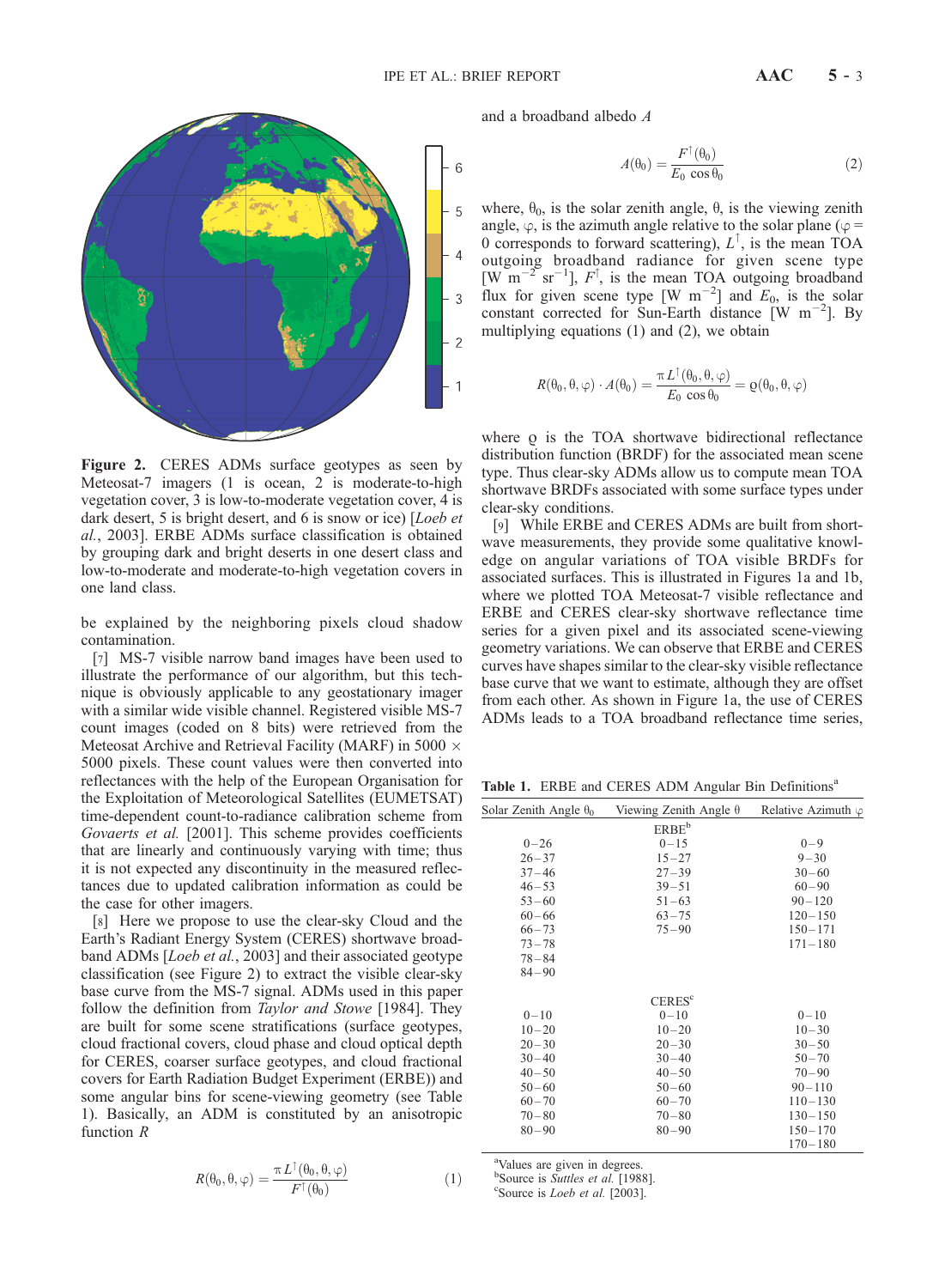

**Figure 3.** Ratio of the Meteosat-7 visible reflectances,  $\rho_m$ , and associated clear-sky shortwave CERES reflectances,  $Q_c$ , for the same pixel as in Figure 1.

which is less broken than when using ERBE ADMs because of their coarser angular resolution. The offset between the CERES and ERBE curves can be explained from differences in surface type classification and in clear-sky conditions (cloud fractional cover up to 5% for ERBE and 0.1% for CERES) for the ADMs. By contrast, the offset between Meteosat-7 and these shortwave reflectance curves are due to the fact that the ADMs were built from shortwave measurements and global averaging of each geotype's responses. For a given day ( $d^*$  = current Julian day) and time slot ( $t^*$  = hour) we build the composite TOA visible clear-sky image  $\rho_{cs}$  by using for each pixel the following formulation:

$$
\rho_{\text{cs}}(x, y, d^\star, t^\star) = \alpha(x, y, d^\star, t^\star, N) \cdot \varrho_c(x, y, d^\star, t^\star)
$$

where x and y are the pixel coordinates in images and  $\alpha$  is a multiplicative factor determined for a given time period of  $N$ days. This factor is used to shift the shortwave CERES reflectance curve,  $Q_c$ , in such a way that only 5% of the measured visible reflectances over the given time period,  $\rho_m$ , are kept below the CERES curve. This can be seen as a



**Figure 4.** Reflectance time series,  $\rho_m$ , of the same Meteosat-7 pixel as in Figure 1 and TOA visible clear-sky values,  $\rho_{\text{cs}}$ , for several N as predicted by our algorithm.



**Figure 5.** Meteosat-7 visible reflectance time series,  $\rho_m$ , and TOA visible clear-sky values,  $\rho_{\rm cs}$ , as predicted by our algorithm  $(N = 60$  days) from the 1200 UTC daily measurements over an ocean pixel  $(4.42^{\circ}S, 1.28^{\circ}E)$ .

curve-driven fifth percentile search which reduces to estimate

$$
\alpha(d^*, t^*, N) = 5\text{th percentile of } \frac{\rho_m(d, t^*)}{\rho_c(d, t^*)} \text{ for } d = d^* - N, \dots, d^*.
$$

(Note that we implicitly assumed the pixel coordinates dependence in our formulation). It must be noted that such a scheme relies on the assumption that clear-sky shortwave CERES BRDF,  $Q_c$ , curve and clear-sky visible Meteosat-7 base curve,  $\rho_{\text{cs}}$ , only differ by a constant multiplicative factor over some temporal extend, N, (i.e., some limited range in the scene-viewing geometry). Restating differently the previous assumption, we are supposing that these two curves only differ by their respective albedos, A, and not by their anisotropy functions, R. Note that cruder approximations can be found in the literature. As an example, Gruber and Winston [1978] assume equality of narrow band and broadband albedos. Minnis and Harrison [1984b] derived regressional equations from coincident measurements of narrow band and broadband reflectances according to scene conditions. However, as suggested by Li and Leighton [1992], no significant improvement is found on the regressions of either viewing and solar zenith angles. In Figure 3, we have plotted the ratio between  $\rho_m$  and  $\varrho_c$ associated to the values of Figure 1. As one can see, the maximum variation of  $\theta_0$  over 60 days is about 20°, while the corresponding variation of the base curve of the ratio (associated to clear-sky conditions) is limited to about 6%.

#### 3. Choice of Parameters

[10] It is worth pointing out that the time period,  $N$ , over which the percentile is computed cannot be too short;

Table 2. Number of Pixels for Each Earth Radiation Budget Experiment Geotype in the Clear-Sky Reduced Database

| Geotype    | Pixels | Fraction, % |
|------------|--------|-------------|
| Ocean      | 8,030  | 13          |
| Vegetation | 18,575 | 31          |
| Desert     | 33.492 | 56          |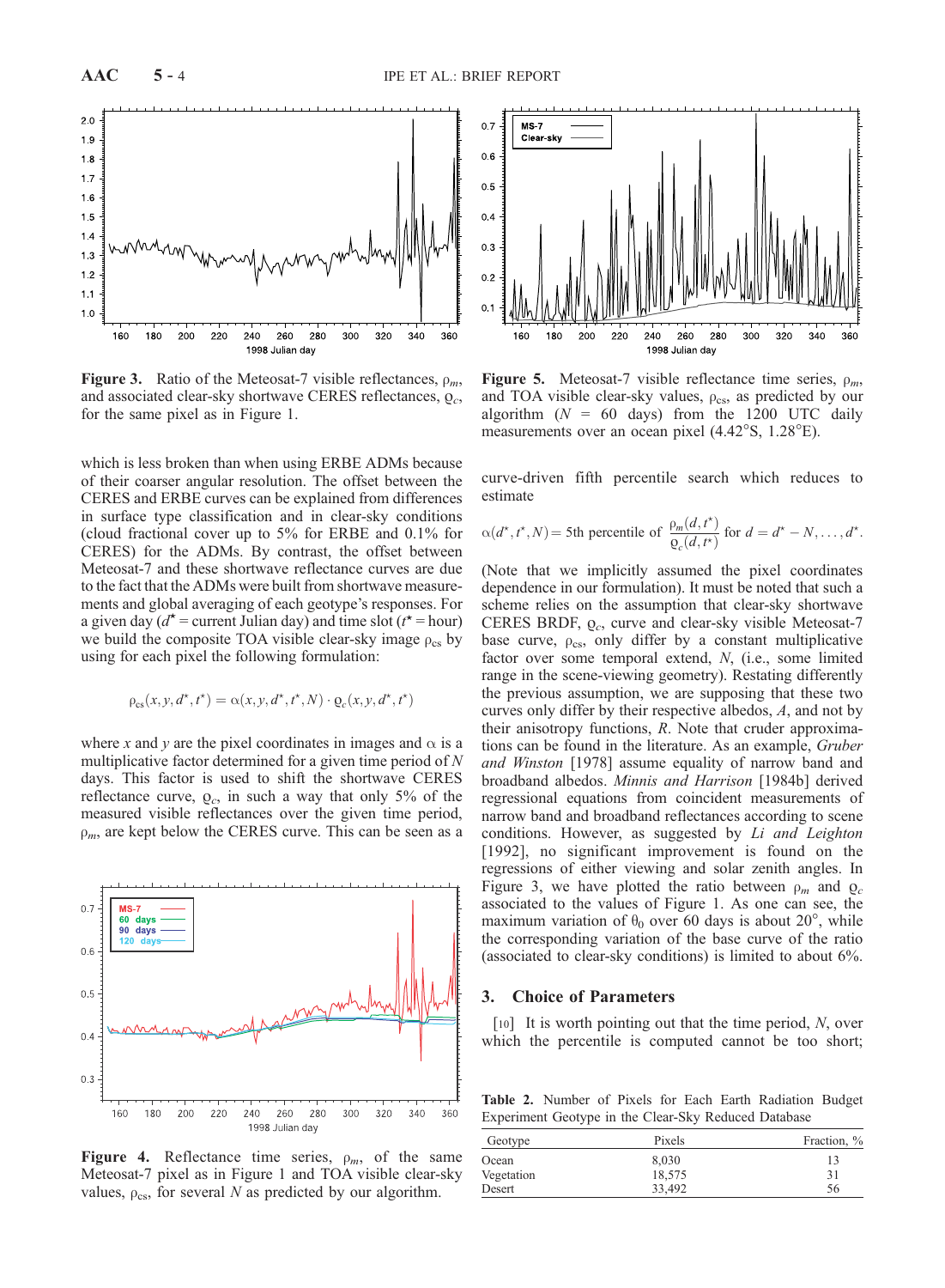| Geotype    | RMIB GERB Processing <sup>a</sup> |                              |                                      | <b>ISCCP</b> Processing <sup>o</sup> |                       |                               |
|------------|-----------------------------------|------------------------------|--------------------------------------|--------------------------------------|-----------------------|-------------------------------|
|            | <b>Bias</b>                       | Standard<br><b>Deviation</b> | Root-Mean-Square<br><b>Deviation</b> | Bias                                 | Standard<br>Deviation | Root-Mean-Square<br>Deviation |
| Ocean      | 0.003                             | 0.004                        | 0.005                                | 0.017                                | 0.005                 | 0.017                         |
| Vegetation | $-0.012$                          | 0.011                        | 0.016                                | $-0.002$                             | 0.024                 | 0.024                         |
| Desert     | $-0.017$                          | 0.016                        | 0.023                                | $-0.004$                             | 0.043                 | 0.043                         |

Table 3. Statistics (Bias, Standard Deviation, and Root-Mean-Square Deviation) on Absolute Errors of Clear-Sky Reflectances According to the RGP and ISCCP Algorithms for the Reduced Database

<sup>a</sup>RMIB GERB is Royal Meteorological Institute of Belgium Geostationary Earth Radiation Budget.

**bISCCP** is International Satellite Cloud Climatology Project.

otherwise, the method reduces to a search for the minimum value of  $\rho_m(d, t^*)/Q_c(d, t^*)$ . This will therefore lead to an unacceptable sensitivity toward cloud shadows (characterized by an abrupt and sudden decrease of the measured reflectance) as previously mentioned. On the other hand, a too large time period could violate our assumption regarding the stability of vegetation. According to Matthews and Rossow [1987] some portions of the African tropical land area present persistent cloudiness over more than 30 days. This can lead to large errors in the retrieved clear-sky reflectances from algorithms using a base period of time lower than 60 days. The influence of the time period length on the computed visible clear-sky reflectance values is displayed in Figure 4. As we can see, the smoothness of the clear-sky curve increases with increasing N. This is a direct effect of our statistical approach. Moreover, our implicit assumption regarding the proportionality between the shortwave CERES and the visible clear-sky reflectance curves over a given time period is not necessarily valid for large N. Indeed, Figure 4 clearly indicates that as the value of N increases, the computed clear-sky visible reflectances tend to be underestimated. For all these reasons, setting N equal to 60 days appears to be a good compromise.

[11] In section 2, we chose 5% as the percentile value for our algorithm. As already mentioned, the measured signal can be seen as the clear-sky base curve plus a random additive noise representing the clouds contribution (positive) and the cloud shadows effect (negative). A too small threshold on the percentile value would lead to unacceptable sensitivity to shadow occurrences, while a too high value would result in the selection of a cloudy  $\alpha$  value to compute the clear-sky reflectance. Thus fixing the threshold to 5% guarantees that we will successfully filter in our scheme up to three measurements associated to cloud shadows within 60 days, while requiring at least four clear-sky reflectances on the same time period. Qualitative tests have shown the spatial and temporal robustness of this value.

[12] Nevertheless, in section 4 these values will be implicitly validated. Note that the applicability of our algorithm is not limited to land surfaces. Figure 5 illustrates its results over an ocean surface pixel.

### 4. Algorithm Performance

[13] In order to assess the improvement of our method with regards to region-based algorithms such as the one implemented in ISCCP, we have built a clear-sky pixels database by visually selecting cloud-free pixels. Owing to the exhaustive manual work this step requires, we only have selected 3 days with 1 month interval between each others, i.e., the firsts of August, September, and October 1998. Those clear-sky pixels were selected from 0800 to 1600 UTC on a 1 hour time step basis and in every surface geotype. For convenience, we have chosen to stratify them according to the simple ERBE surface classification (ocean, vegetation, and desert). Note that the day and hour samplings in this database does not decrease its generality because we are capturing during these three months the main temporal changes in the reflectance of vegetation coverage. However, to easily compare our results with ISCCP, we only considered pixels belonging to ISCCP time slots, i.e., 0900, 1200, and 1500 UTC (reduced database). Table 2 gives the population within each ERBE surface class. Finally, for each pixel of this database, we have computed its clear-sky reflectance as estimated by our algorithm with the fifth percentile and  $N = 60$  days. The comparisons between these values and the real ones are shown in Tables 3 and 4.

[14] To directly compare our results with ISCCP, we have selected the associated MS-7 ISCCP Pixel Level Cloud Products with a native spatial resolution of 30 km [Rossow et al., 1996]. From these data, we have converted the extracted composite (on 10 days) clear-sky radiances into reflectances using the absolute ISCCP calibration across all satellites participating in this project *[Brest et al., 1997]*. Then, for every clear-sky pixel in our reduced database, we have taken the reflectance value associated to the nearest ISCCP data point. To cope for possible differences between

Table 4. Statistics (Bias, Standard Deviation, and Root-Mean-Square Deviation) on Relative Errors of Clear-Sky Reflectances According to the RGP and ISCCP Algorithms in Percent for the Reduced Database

|            | RMIB GERB Processing |                       |                               | <b>ISCCP</b> Processing |                       |                               |
|------------|----------------------|-----------------------|-------------------------------|-------------------------|-----------------------|-------------------------------|
| Geotype    | Bias                 | Standard<br>Deviation | Root-Mean-Square<br>Deviation | <b>Bias</b>             | Standard<br>Deviation | Root-Mean-Square<br>Deviation |
| Ocean      | 8.4                  | 11.9                  | 14.6                          | 43.0                    | 15.7                  | 45.8                          |
| Vegetation | $-7.0$               | 5.7                   | 9.0                           | 0.4                     | 14.1                  | 14.1                          |
| Desert     | $-5.9$               | 5.2                   | 7.9                           | $-0.2$                  | 16.2                  | 16.2                          |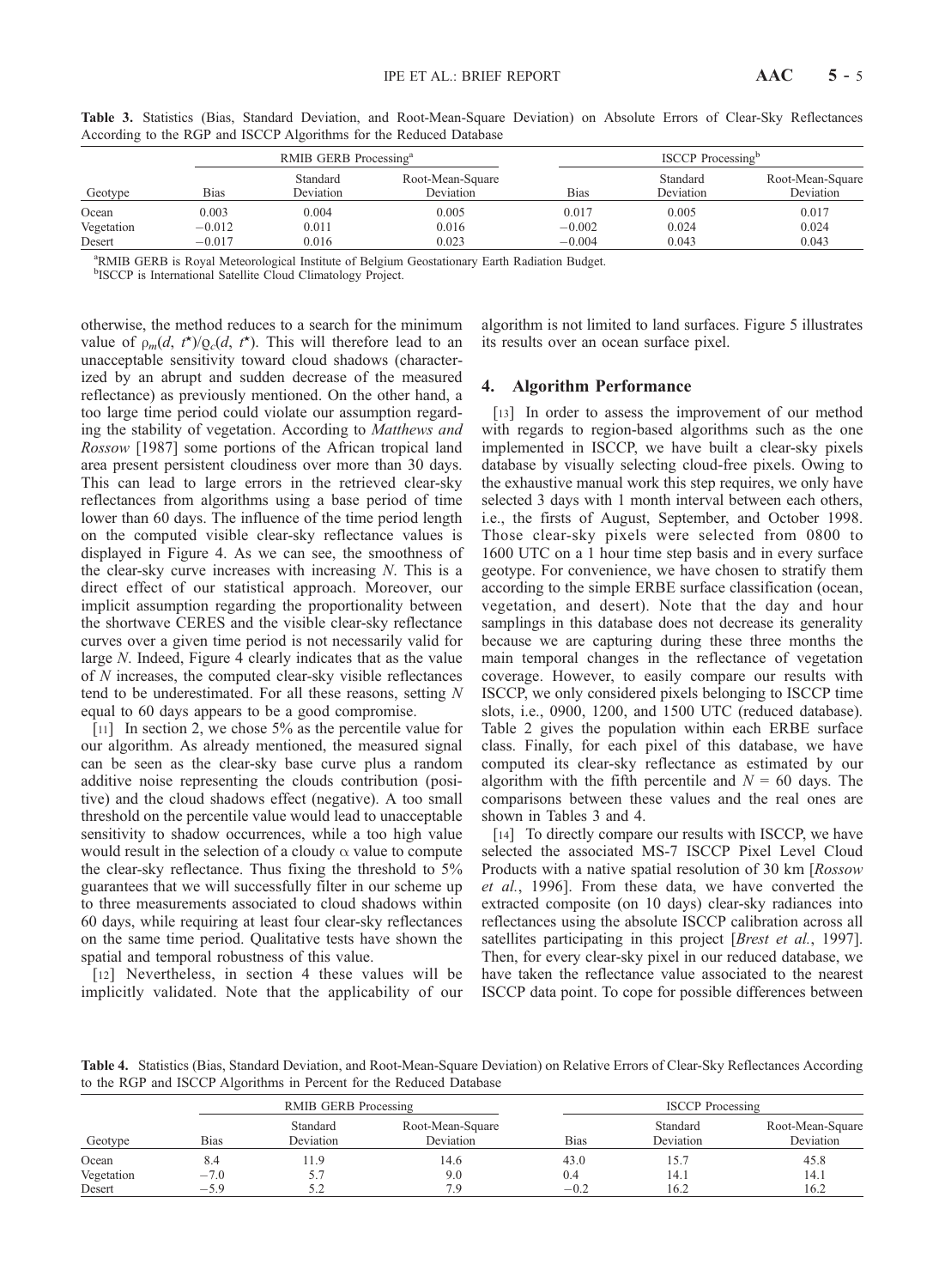

Figure 6. (a) Estimated RGP and (b) ISCCP clear-sky reflectance versus clear-sky (reduced) database value.

ISCCP and EUMETSAT calibrations, we recomputed our cloud-free reflectance database according to ISCCP calibration. The comparisons of both results are given in the second part of Tables 3 and 4, and the associated scatterplots are given in Figure 6.

[15] As errors for each method have been computed according to a priori two different calibration schemes, we should first check and account for possible discrepancies between them before proceeding with any conclusion based on these results. It can be demonstrated by simply plotting (not shown) the measured reflectances for all (reduced) database clear-sky pixels that ISCCP and EUMETSAT calibration are almost identical. Indeed, such pairs of values have a correlation coefficient of 0.999885, while a linear best fit on these gives the law  $\rho_E = 0.9927 \times \rho_I$ . Thus the above errors in these tables can be directly compared. We notice that the overall error (root-mean-square deviation) of our method is significantly smaller than for ISCCP. This is also illustrated in Figure 6 where the ISCCP plot exhibits a larger scatter. Looking at the standard deviation of the relative error in Table 4, we notice that the scatter due to our method is about 10% lower than ISCCP for vegetation and desert (surface types associated with large reflectance values), while for ocean, which has usually a minimal response in the visible spectrum  $(\leq 0.05)$ , it is about 4% lower.

[16] However, except for the ocean, where there seems to be some problem with ISCCP clear-sky algorithm, our scheme systematically has a larger bias than ISCCP. This could result from the three additional effects occurring and contributing to some extent to the signal: (1) variability due to changes in aerosol content, (2) variability induced by the discrete quantification of the detectors (8 bits for MS-7), and (3) variations due to the movement of the satellite which are compensated in the image registration process (interpolation) on a fixed geolocation grid. These three effects are clearly illustrated in Figure 4 before the 240th Julian day where all the previous days have cloud-free conditions, while the reflectance time series exhibits some random fluctuations around its mean clear-sky value. These perturbations can reach up to 10% of the mean value for desert pixels and other surfaces with high reflectance values such as vegetation. Investigating more closely the sign of the bias in Table 4, we notice that our method tends to

underestimate the clear-sky values over land. This would suggest to increase the threshold above the fifth percentile over these surfaces.

[17] Moreover, our method was checked to perform well on other time slots. In Table 5, we have given the statistics on the relative error distribution between RGP clear-sky estimates and associated values of the complete database (including all daytime hours from 0800 to 1600 UTC). One can notice these values are nearly identical compared to the ones found in Table 4.

[18] However, our database is not adequate to estimate the optimal percentile and time period, N, for each major surface class due to the difficulty of selecting pixels where cloud shadows occur in their associated time series. It is primarly due to the fact that our clear-sky database was only built on three days of data. A possible future improvement of our method could be the estimation of such optimal parameters, but this step will need a clear-sky database covering a large temporal period (ideally 1 year).

#### 5. Final Remarks and Perspectives

[19] The new statistical method we develop to determine the composite clear-sky reflectance images in the visible part of the spectrum uses a priori knowledge of angular variations of surfaces reflectance through the clear-sky CERES broadband ADMs. The strength of these models is that they have been built from experimental data around the world over a long period of time, accounting therefore for correct averaged spatiotemporal responses for each of their surface classes.

Table 5. Statistics (Bias, Standard Deviation, and Root-Mean-Square Deviation) on Relative Errors of Clear-Sky Reflectances According to the RGP Algorithm in Percent for the Complete Database

|                   | <b>RMIB GERB Processing</b> |                       |                               | Population |             |
|-------------------|-----------------------------|-----------------------|-------------------------------|------------|-------------|
| Geotype           | Bias                        | Standard<br>Deviation | Root-Mean-Square<br>Deviation | Pixels     | Fraction, % |
| Ocean             | 87                          | 11.8                  | 14.7                          | 18,855     | 10          |
| Vegetation $-6.5$ |                             | 6.8                   | 9.4                           | 60,186     | 33          |
| Desert            | $-59$                       | 55                    | 8.0                           | 106,494    | 57          |